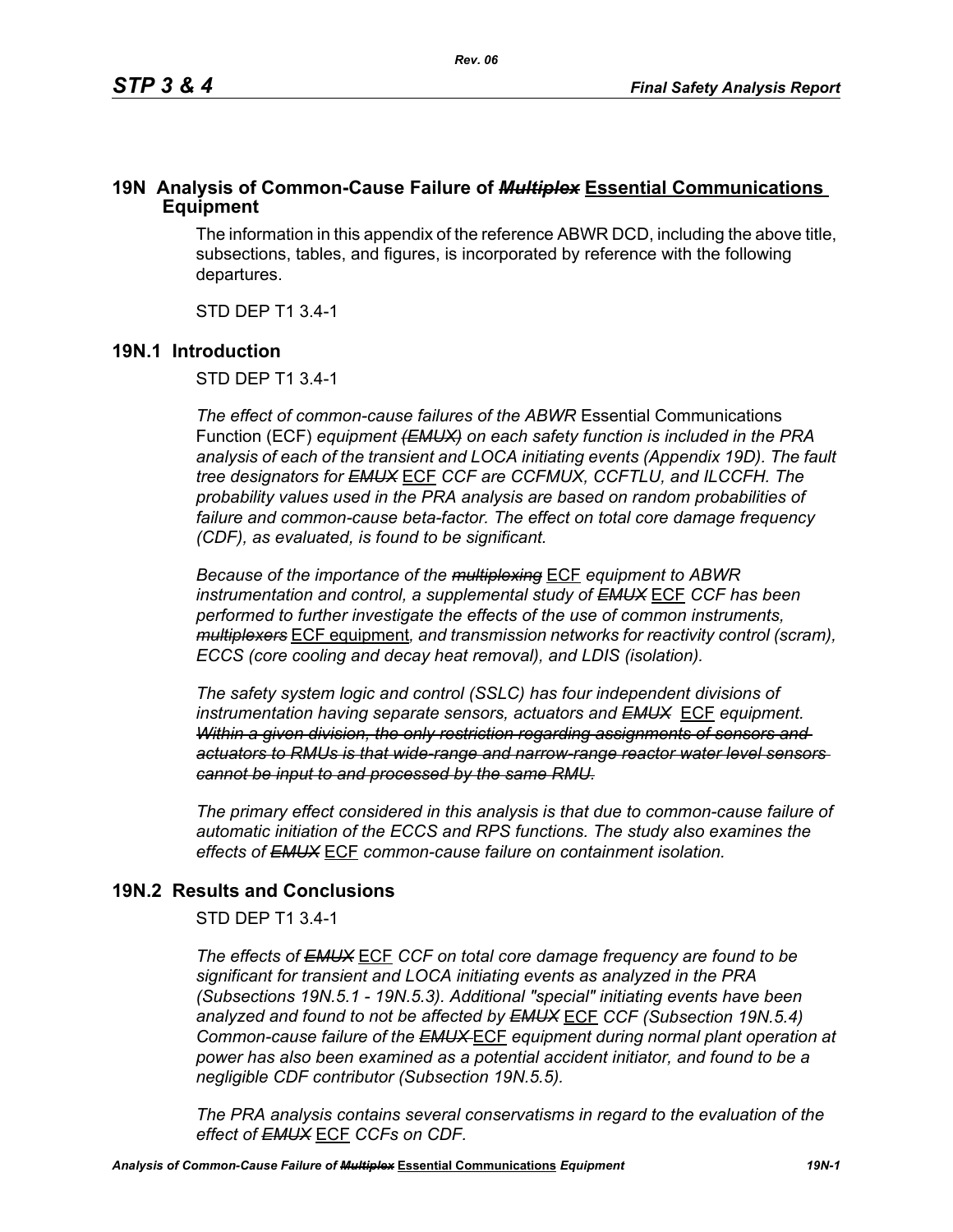*The potential causes of common failure of multiple divisions of EMUX* ECF *have been identified as the following:*

*RMUs* Remote Digital Logic Controller (RDLC) *Miscalibration*

*These eleven potential common causes have been examined (Subsection 19N.4) and only three of them appear to be credible:*

*(1) RMU* RDLC *miscalibration*

*All three of these potential causes could exist across division boundaries in spite of physical separation and electrical independence. Because of the existence of these three potential causes of common-cause EMUX* ECF *failure, several precautions are being taken regarding defense against them:*

- *(1) To eliminate the RMU RDLC miscalibration as a credible source of* ECF *commoncause failure, administrative procedures will be established to perform crosschannel checking of RMU* RDLC *outputs at the main control room SSLC instrumentation, as a final checkpoint of RMU* RDLC *calibration work.*
- *(2) To eliminate maintenance/test error as a credible source of EMUX* ECF *commoncause failure, a thorough post-maintenance test (Subsection 7.1.2.1.6 (4), (5), (6), Protection System Inservice Testability) will be conducted using the surveillance test controller (STC) that is provided in each instrumentation division as part of the EMUX and SSLC designs. The STC contains preprogrammed test sequences for each sensor type and each safety-related system supported by EMUX and SSLC. The tests cannot be changed by the maintenance technician; the technician only selects which system is to be simulated. The STC then injects appropriate simulated sensor signals (traceable to and automatically checked against known standards) into the RMUs of the EMUX. Failure of the calibration standards is alarmed. Testing is dynamic; i.e., the STC injects ramp-type analog signals over the full range (including abnormal upscale and downscale) of the simulated transmitters and also injects pulse, contact closure or frequency-modulated signals as required by the system under test. In this way, the full transmission capability of EMUX* the ECF *and the functional control and interlock logic in SSLC are tested. Test results are monitored either at the EMUX* ECF *outputs in the control room or local area, or at the SSLC outputs, depending upon where test or maintenance was performed. The STC logs the test results, which can also be sent to the process computer or printed out. The STCs are normally off, have continuous self-test, and are operated one at a time, so they are not subject to CCFs of their own. Since the logged test results can verified independently by control room personnel, a single technician can safely maintain multiple divisions of EMUX.*

*The test features described above check the electronic circuitry from the signal conditioning and A/D converter inputs through the digital processing electronics. Transmitter calibration and other sensor calibration activities will*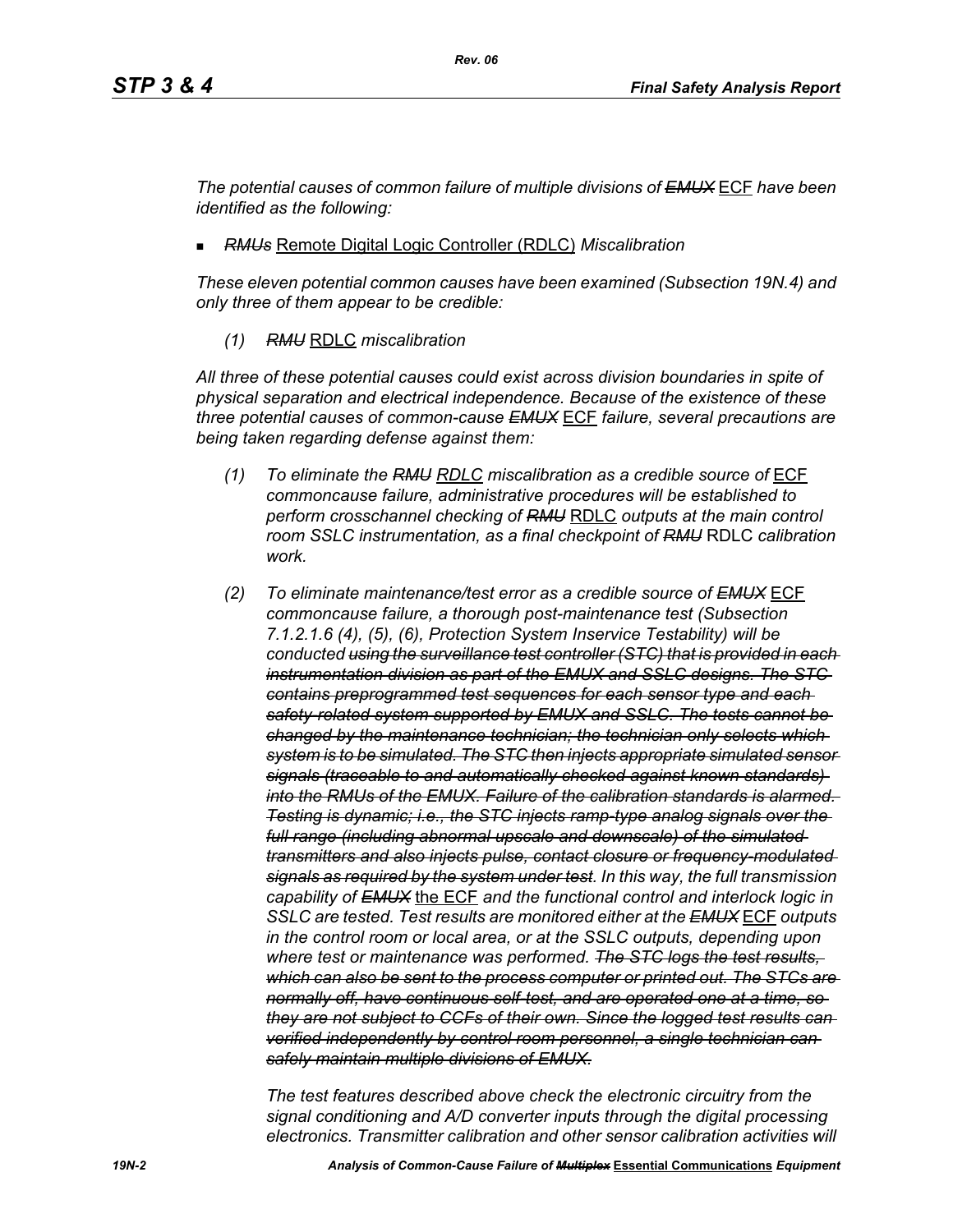*require two technicians for the four safety divisions. Each will calibrate his division to the inputs of the RMUs* RDLCs *and then check the other's work. This will then be repeated for the remaining two divisions.*

- *(3) To prevent any unidentified EMUX* ECF *faults/failure modes (e.g., an undetected software fault) from propagating to other EMUX* ECF *divisions, so that such unidentified faults are effectively eliminated as a credible source of EMUX* ECF *common-cause failure:* 
	- *(a) Chapter 16, Plant Operating Technical Specifications will incorporate requirements on the "Limiting Conditions of Operation" and "Required Action" that must be followed in the event of a failure of a single division of EMUX* ECF *and in the event of a failure of multiple divisions of EMUX* ECF*.*
	- *(b) The plant operating procedures will include the appropriate detailed procedures necessary to assure that the ABWR plant operations are maintained within compliance with the governing "Plant Operating Technical Specifications" during the periods of divisional EMUX* ECF *failure. These will also include the appropriate symptom-based procedures to assure that adequate core cooling is maintained in the hypothetical event of an entire EMUX* ECF *failure.*

The following site-specific supplement addresses COL License Information item 19.8 This COL license information item is addressed in subsection 19.9.8.

### **19N.3 Basis for the Analysis**

The information in this appendix section of the reference ABWR DCD and all subsections is incorporated by reference with the standard departure numbered STD DEP T1 3.4-1.

### STD DEP T1 3.4-1

*The design features of the EMUX* ECF *that are of most importance to and form the basis for this analysis are the following:*

- *(1) There is complete separation of RMUs, DTMs* RDLCs, *Digital* Trip Units Function (DTF) components*,* DLCs (performing the Safety Logic Function (SLF))*, Trip Logic Units (TLU)* Function (TLF) components*, sensors and ECCS actuators, etc., between the four safety divisions of control and instrumentation.*
- *(2) Within a given division, the only restriction regarding assignments of sensors and actuators to RMUs is that wide-range and narrow-range reactor water level sensors cannot be input to and processed by the same RMU.*
- *(3) There is separation of DTM* DTF *and TLU modules* TLF components *within a division along the lines of "de-energize* deenergize *to operate" and "energize to operate" functions, i.e., RPS, and MSIV signals are processed by different*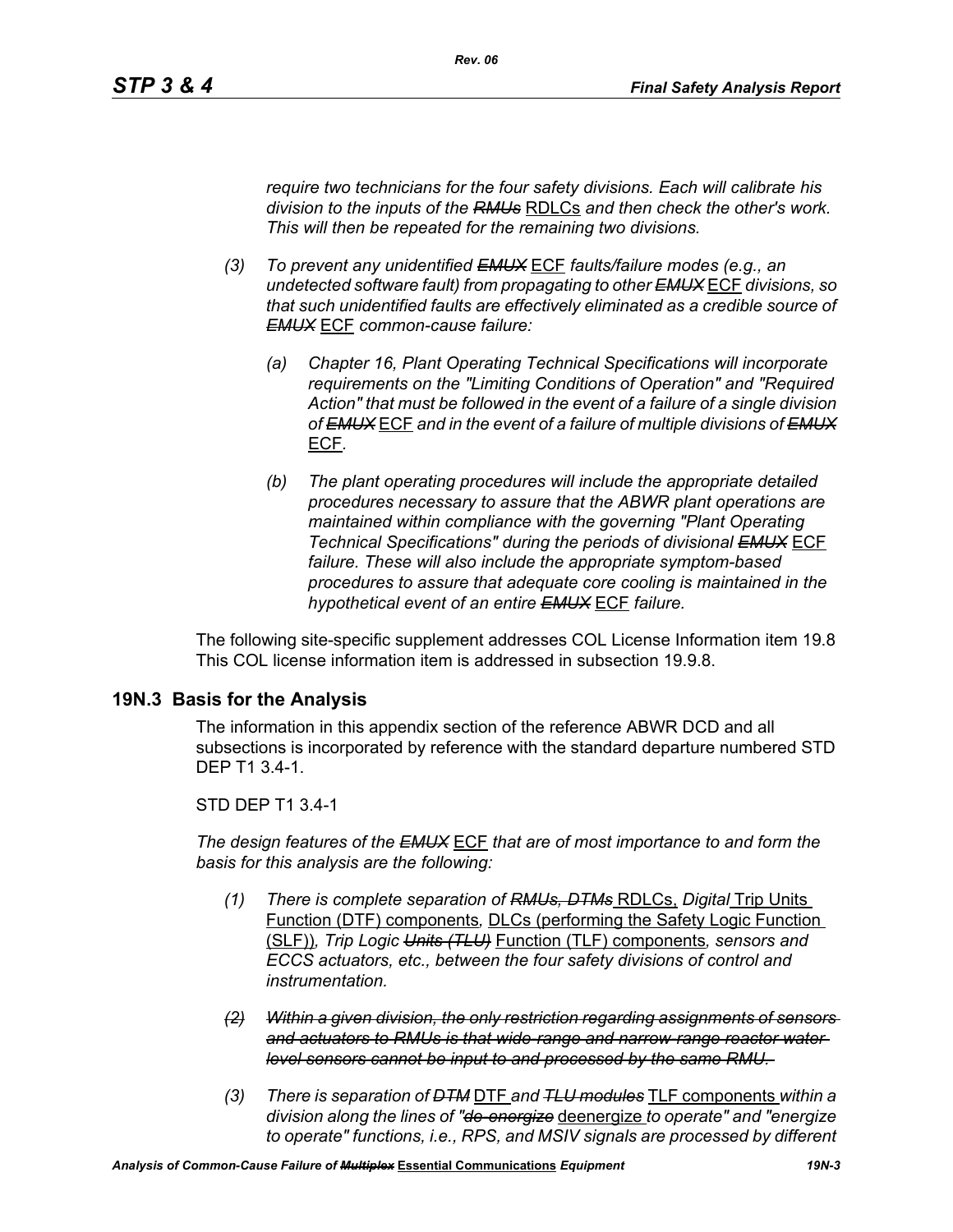*DTM* DTF *and TLU* TLF *modules than the DTM and SLU* DTF and DLC *modules used for ECCS control and PCV isolation (PCV isolation is also deenergize* deenergize*-to-operate). The RPS/MSIV process channel is "deenergize to operate", while the ESF process channel is predominantly "energize to operate".* 

- *(4) The RMUs* RDLCs *are connected by a separate* ECF *network redundant point-to-point serial data links (EMUX) in each division, which is a redundant or reconfigurable control data network of high reliability.*
- *(5) All data communications to and from other divisions of control and instrumentation, and all data communications to nondivisional systems are electrically isolated.*
- *(6) Comparison of a sensed input to a setpoint for generating a trip is done by aDTM* DTF*. Coincident 2/4 trip logic processing for generating a divisional output trip is done by a TLU* TLF *or* DLC performing the SLF*.*
- *(7) Loss of data communications in any division to the RPS (and deenergize-to operate isolation functions) will result in a trip (and isolation, respectively) in the failed division due to the fail-safe design.*
- *(8) Manual scram is implemented by hard wire to the scram pilot valve solenoids and does not depend on the correct operation of the DTM* DTF *or TLU* TLF*.*
- *(9) A bypass of the RPS output logic unit is a manual, division out-of-service bypass, which allows repair of the DTM* DTF *or TLU* TLF *of that division without a half scram condition or half MSIV isolation condition. Only one division can be bypassed at a time.*
- *(10) To reduce the probability of spurious initiation of ECCS, two SLUs*SLFs *are used in parallel within a division, with 2/2 voting at of the final channel output to initiate equipment actuation* the function*.* The final vote of the system initiation signals is accomplished with non-microprocessor based equipment in the logic or with a separate actuation of system valves and pumps, where both are required to initiate coolant injection. *If one ECCS SLU is in a failed condition, it is automatically bypassed, the control room is alerted, and the remaining SLU operates with 1/1 logic until the failed SLU is restored.*
- *(11) RMUs and EMUXs are self-tested every 15 minutes and repaired/replaced ECF module transmission or reception utilizes self diagnostics for each message. ECF modules can typically be replaced in an average time of 4* 8 *hours.*
- *(12) Control room indicators, annunciators, and alarms associated with EMUX*ECF*-transmitted control signals are dependent on correct operations of EMUXs*ECFs*.*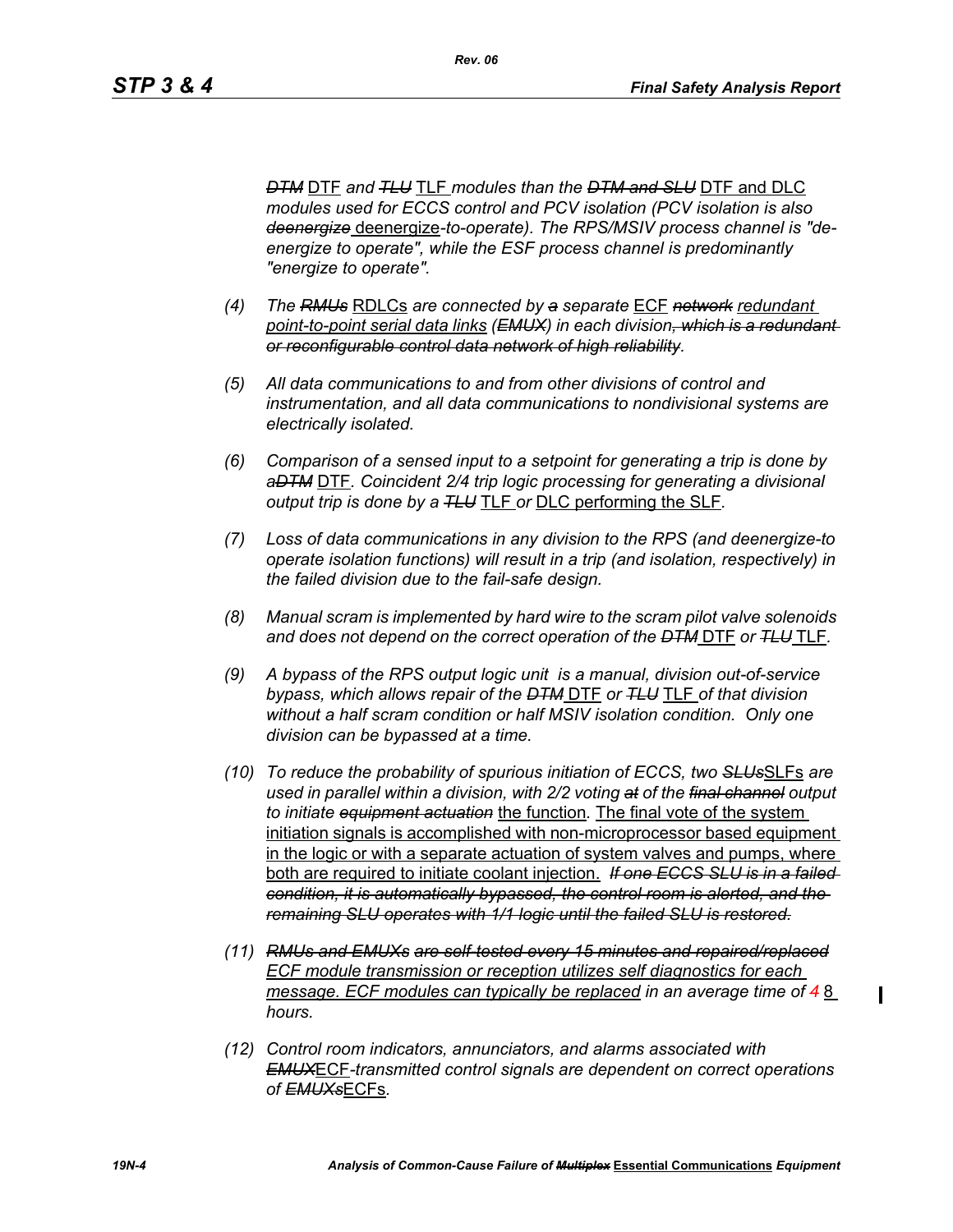*(13) (12)Vital plant parameters are hard-wired to the remote shutdown panel independent of EMUX* the ECF*.* 

In addition to the design features listed above, the following assumptions and ground *rules also supply the basis for this analysis:*

- *(1) Common-cause failure of all RMUs* RDLCs *or all EMUX* ECF *point-to-point serial datalinks cannot be ruled-out as impossible or incredible. The reason for this is that several potential common causes can be postulated. (Subsection 19N.2)*
- *(2) The probability of common-cause failure of inter-divisional all RMUs* RDLCs *or EMUX* the ECF *is extremely low. The reasons for this are the commoncause defenses built into the design-physical separation, electrical separation, asynchronous operation, optical isolation, natural convection cooling ability, and the self-testing diagnostic feature-in addition to the special defenses discussed in Subsection 19N.2.*
- *(3) RMUs* The SSLC channels *may be postulated to have common-cause failures of* channels configured either in *the energize-to-trip mode or the deenergize-to-trip mode, but not of both modes simultaneously.*
- *(4) EMUX* ECF *transmission may be postulated to have common-cause failures of the energize-to-trip mode only. Failure of the deenergize-to-trip mode is considered to be not possible.*
- *(5) Simultaneous failure of all RMUs* RDLCs *or EMUXs* ECF networks *in the energize-to-trip mode would result in an automatic scram and MSIV and PCV isolation valve closure, and loss of automatic ECCS initiation capability. Some ECCS could be initiated manually from the remote shutdown panel.*
- *(6) In addition of complete failure of energize-to-trip or deenergize-to-trip functions, the RMUs* RDLCs *may have common-cause calibration errors.*

### **19N.4 Potential Causes of and Defenses Against** *EMUX* **ECF CCF**

### STD DEP T1 3.4-1

The information in this appendix section of the reference ABWR DCD, including the above title and all subsections, is incorporated by reference with the standard departure numbered STD DEP T1 3.4-1.

### **19N.4.1 Earthquake**

STD DEP T1 3.4-1

*The multiplex ECF equipment consists of solid-state electro-optical modules, which are vibration and shock resistant by nature. In addition, the equipment is designed and tested to very high acceleration levels (7-10g). Earthquakes of magnitudes above 2g have never been experienced, are not expected to occur, and if they did occur would*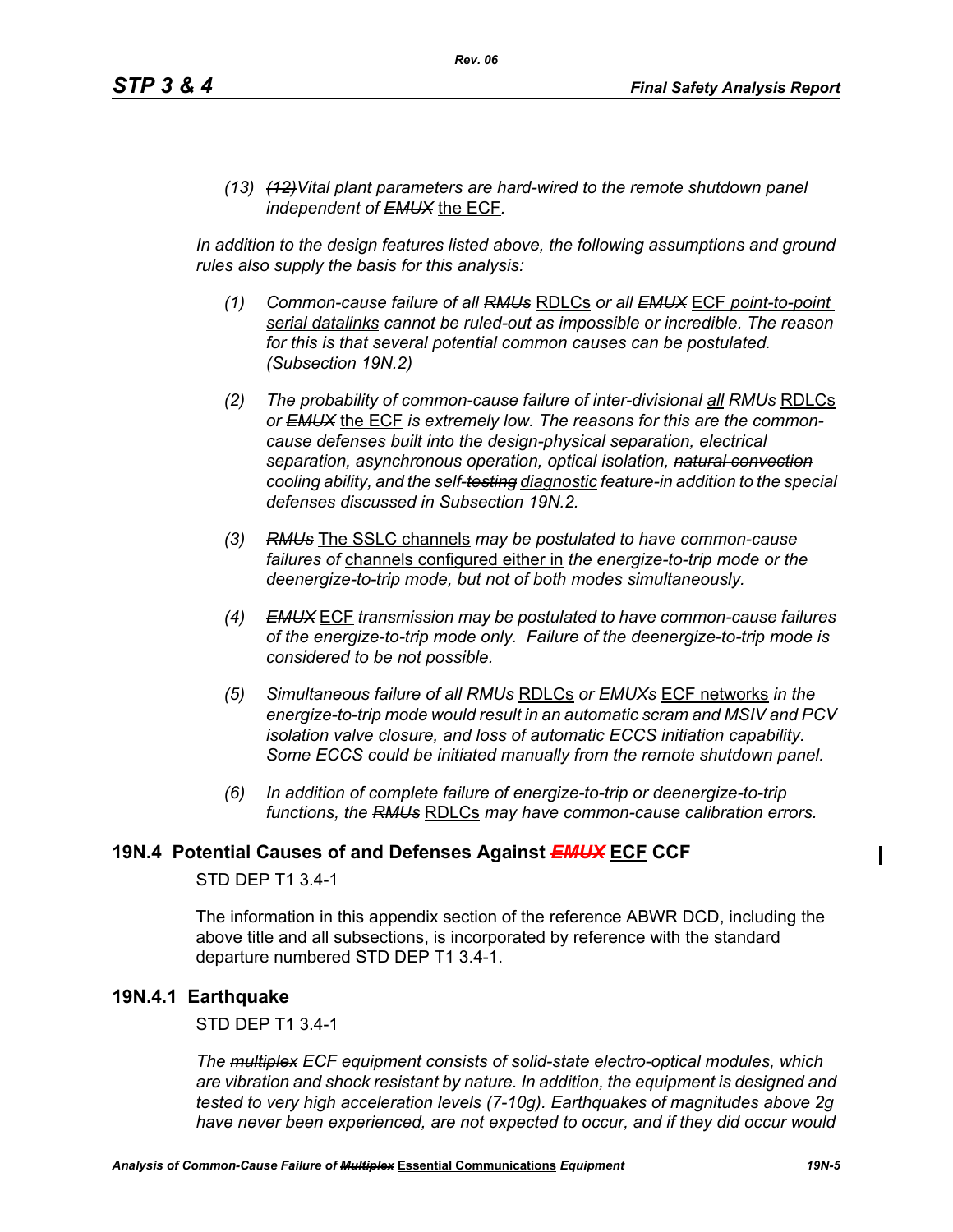*have much more serious consequences than loss of EMUX* ECF *equipment. Even allowing for magnification above ground level, earthquake does not appear to be a credible cause of concern.*

# **19N.4.2 Loss of D.C. Power**

STD DEP T1 3.4-1

*Common-cause loss of DC power has been examined intensively in an EPRI analysis (Reference 19N-1). Most of the identified potential common causes were found to either result in gradual degradation and/or be self-announcing. The consequences of actual loss of all DC power would be far more serious than the loss of EMUX* ECF *equipment since most control instrumentation in the plant's safety equipment depends on DC power. (Loss of DC power is evaluated as part of the station blackout analysis of Appendix 19D.) Loss of DC power does not constitute a significant cause of common-cause EMUX* ECF *failure.* 

# **19N.4.3 Loss of Cooling**

STD DEP T1 3.4-1

*It is a design requirement that the ABWR EMUX* ECF *equipment must be capable of continuous operation at 323.15 K (50°C), and must be capable of continuous operation in its installed condition without fans. This is not a problem for present-day low-power solid-state electronic equipment, and the maximum anticipated ambient temperature is 313.15 K (40°C). Loss of cooling is not a credible common cause.* 

# **19N.4.4 Sensor Miscalibration**

STD DEP T1 3.4-1

*Sensor miscalibration does not represent a common-cause failure of EMUX* ECF *equipment per se, but is identified here because of the fact that there is a reduction in the number of sensors in the ABWR multiplexed* ECF *instrumentation configuration relative to earlier designs, and the sensors are shared between safety functions.* 

# **19N.4.5** *RMU* **Remote DLC Miscalibration**

STD DEP T1 3.4-1

*Only the analog-to-digital converters of the EMUX*RDLCs *require calibration. The calibration is automatic and computer-controlled. Calibration is accomplished by comparison to voltage, resistance and time references that are verified against external laboratory standards. The EMUX* ECF *transmission equipment is selfcalibrating. The technician only initiates calibration by pushing a button equipment* calibration is monitored continuously and automatically adjusted if needed to maintain calibration to on-board verified standards*. In addition, the self-test feature of* selfdiagnostics in *the equipment detects certain types of calibration faults.* 

# **19N.4.7 Maintenance/Test Error**

STD DEP T1 3.4-1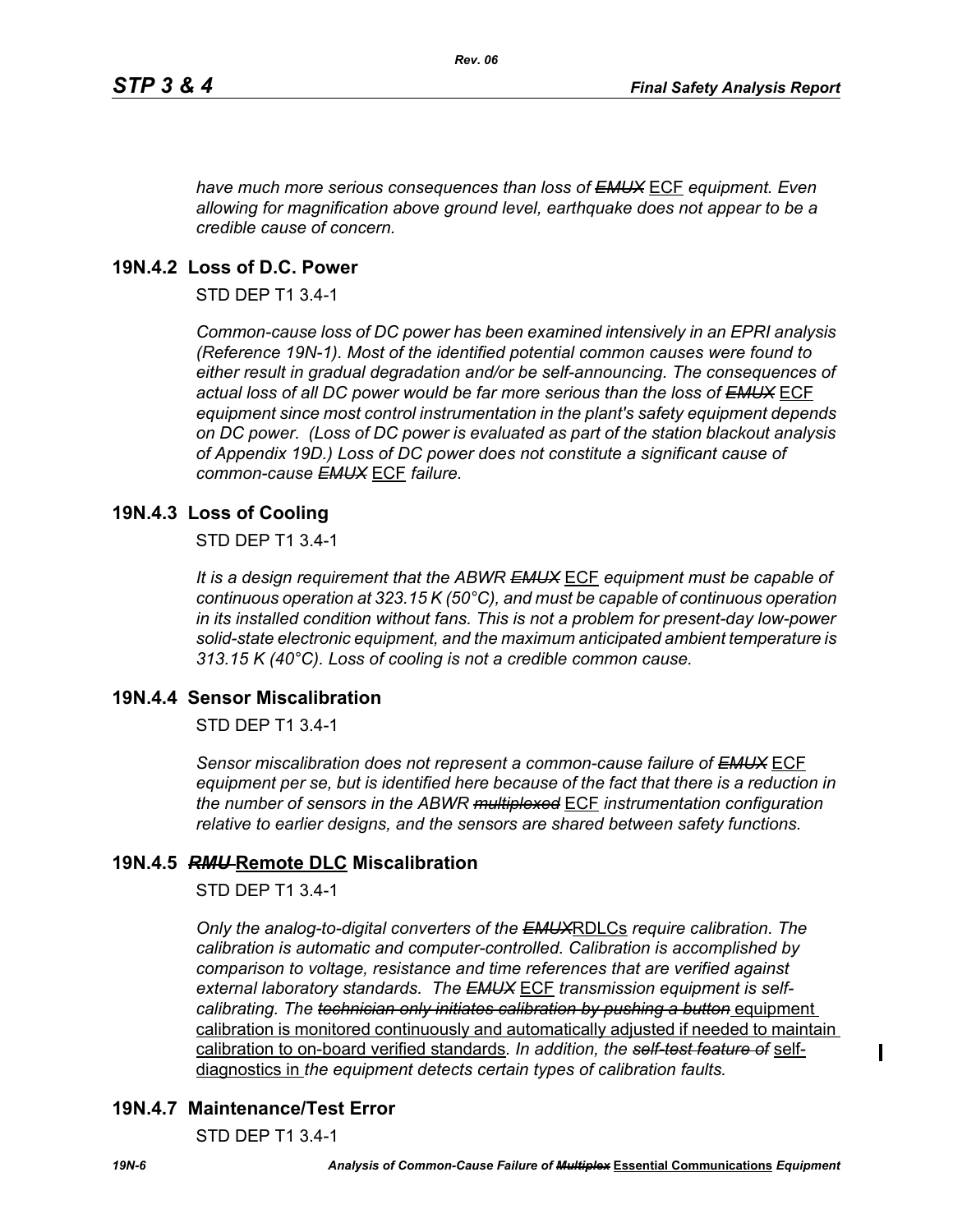*The EMUX* ECF *equipment has a built-in provision to prevent bypassing multiple divisions simultaneously. This feature would not prevent common maintenance or test errors that were done consecutively and were latent by nature, such as set points being erroneously set. Periodic surveillance, as required by the technical specifications, includes verification of setpoints. The self-test feature of the equipment will also identify some types of maintenances/test errors.* 

### **19N.4.9 Electromagnetic Interference (EMI)**

STD DEP T1 3.4-1

*EMI is a potential cause of failure of solid-state electronic equipment. EMI can enter a circuit through any of several paths-power supplies, adjacent equipment, adjacent cabling, or input signals. In the case of the EMUX* ECF *equipment, none of these paths would affect multiple divisions since the divisions are widely separated physically and are electrically independent. In addition, the nature of electro-optics reduces the susceptibility to EMI. Fiber-optic transmission lines are not subject to EMI and will not propagate transients between lines. EMI is not a credible common cause.* 

### **19N.4.10 Fire**

STD DEP T1 3.4-1

*The four divisions of remote EMUX* ECF *equipment are located in separate rooms of the reactor building and are separated by barriers. The fiber optic transmission cables have fire-resistant protective covering. A localized fire would affect only one division. A more wide-spread fire might affect two divisions, but a fire large enough to affect three or four divisions would have more far-reaching effects than the loss of EMUX* ECF *transmission. Because of the physical separation, common-cause failure of remote EMUX* ECF *equipment due to fire does not appear to be a credible concern.* 

#### **19N.4.11 Software**

STD DEP T1 3.4-1

*The EMUX* ECF *equipment is programmed to perform the essential communications function, self-test, and calibration. The software that provides the programming is subject to extensive "debugging" procedures and strict quality control and test requirements (verification and validation). Nevertheless, it is not impossible that an undetected "bug" could remain. If such were the case, it would most likely affect all divisions. It would not necessarily cause all divisions to fail simultaneously. Commoncause software fault is a credible, although unlikely, possibility. To provide additional defense against software CCF, technical specification requirements and administrative procedures will be established, as discussed in Subsection 19N.2, to assure taking of appropriate action in the event of failure of individual multiplex divisions.* 

#### **19N.4.12 Summary**

STD DEP T1 3.4-1

*Of the eleven potential common causes examined, only three appear to be credible:*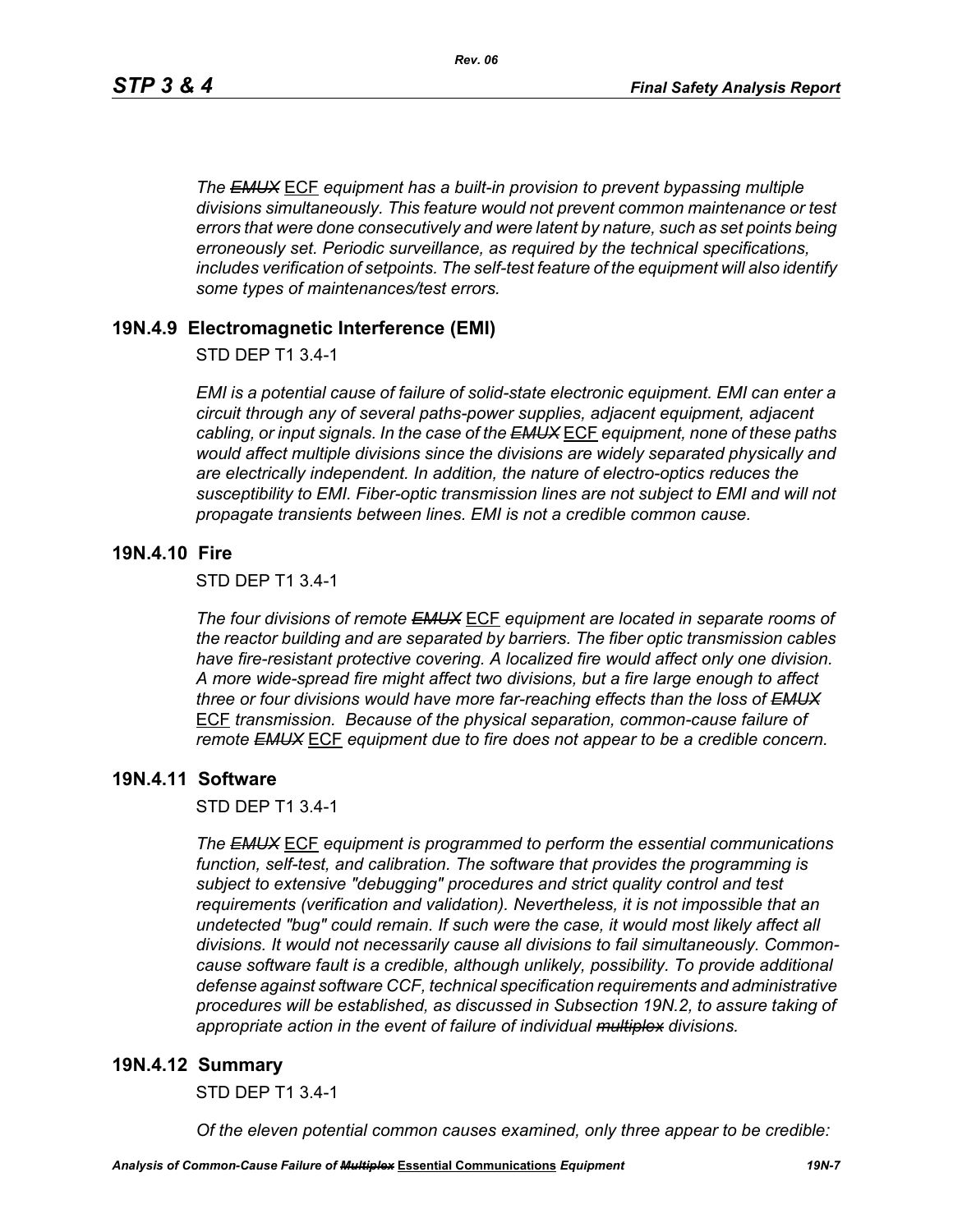$\mathbf I$ 

 $\blacksquare$ 

#### *(1) RMU* RDLC *miscalibration*

*The failure that would result in a significant contribution to core damage frequency would be complete failure during plant operation of three or four divisions of EMUX* ECF *that transmit signals from wide-range water level sensors. This condition could result in failure to automatically initiate ECCS. Since failure of EMUX* ECF *equipment is annunciated, the operator would be aware of the need for manual initiation of ECCS. Appropriate instrumentation and control is available at the remote shutdown panel, if needed.* 

### **19N.5 Discussion of the Effect on Core Damage Frequency**

The information in this appendix section of the reference ABWR DCD, and all subsections, is incorporated by reference with the following standard departure numbered STD DEP T1 3.4-1.

#### STD DEP T1 3.4-1

*The three primary safety functions that are necessary to prevent core damage are reactivity control, core cooling, and decay heat removal. The effects of EMUX* ECF *CCF are included in the quantification of core damage frequency in the internal events analysis of Appendix 19D. Additional discussion is given herein to provide further information and insight into the nature of EMUX* ECF *CCF contribution to core damage frequency. The isolation function does not contribute directly to core damage frequency and is evaluated separately in Subsection 19N.6.* 

#### **19N.5.1 General Plant Transient Events**

STD DEP T1 3.4-1

*In the ABWR, automatic response of the safety functions to a plant transient producing decreasing water level is initiated by signals transmitted through the EMUX* ECF*. Initiation of ECCS and closure of some isolation valves is by the presence of an energizing signal. Initiation of RPS (scram) and MSIV and PCV closure is by a deenergizing signal or absence/loss of energization.* 

*There are four independent divisions of sensors and EMUX* ECF *equipment. Simultaneous loss of transmission capability on any two of the four divisions would result in a scram on loss of energization. Loss of transmission capability on any three divisions simultaneously would result in loss of automatic initiation of ECCS and loss of low pressure permissive signals for reactor shutdown cooling. When a single division is lost, the control room is alerted and that division is bypassed by the operator. Bypassing of a division results in that division becoming inoperative; i.e., that division cannot contribute to scram, isolation, or ECCS initiation. Technical specification requirements govern actions to be taken under those conditions.* 

*Because of the high degree of independence between divisions in the ABWR design, the probability of simultaneous failures in multiple divisions is very low. If there were no common failure cause, the random probability of failure of n divisions would be the nth power of the probability of failure of a single division. In the presence of potential*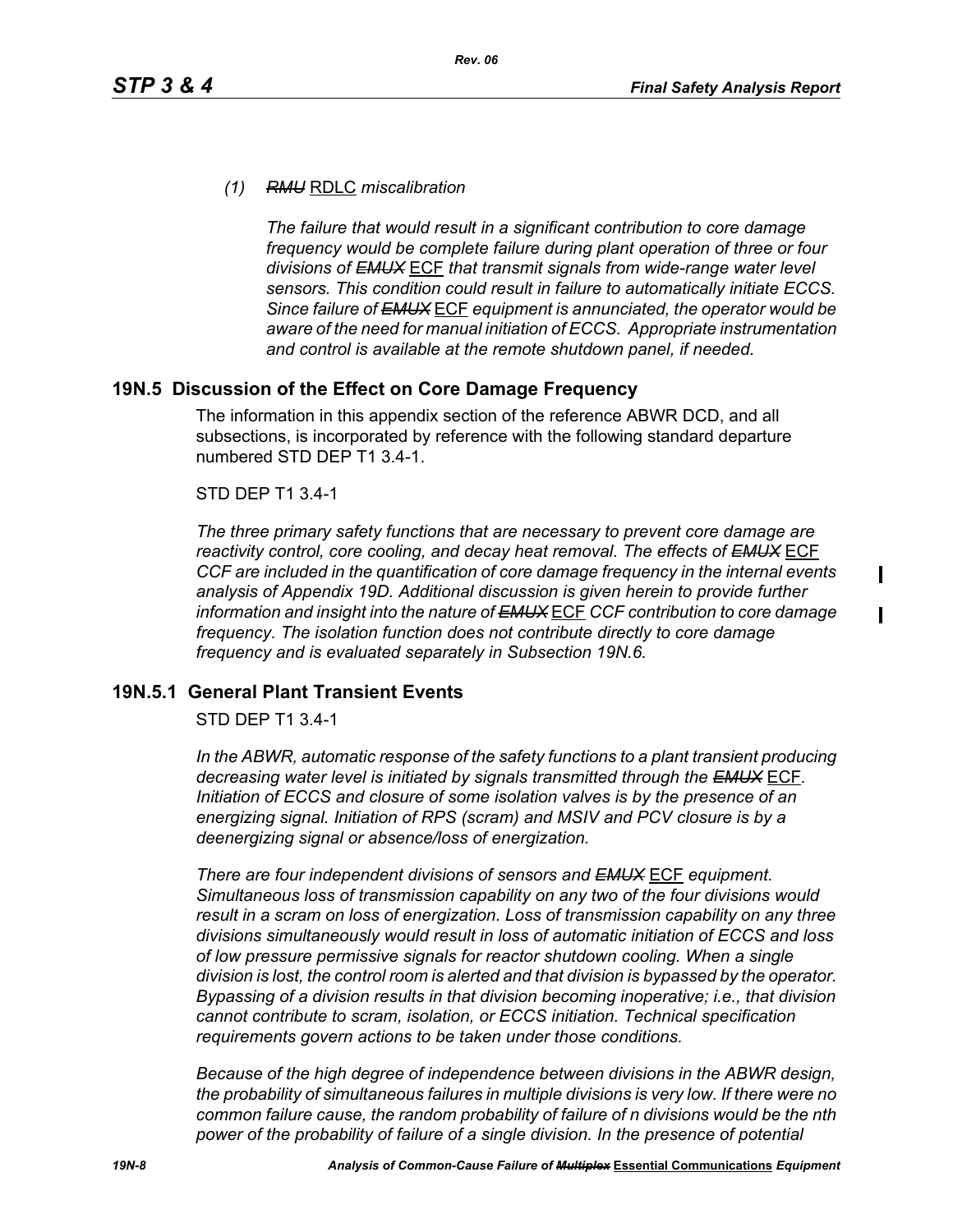*common failure causes, the probability of multiple failures could increase. Potential multiple failure causes are listed in Subsection 19N.2. Defenses against these common-cause failures are discussed in Subsections 19N.2 and 19N.4. These defenses provide a high degree of independence between instrumentation channels and divisions in the EMUX* ECF *control data network.* 

*The relationship of the safety function initiation and the EMUX* ECF *is depicted in a simplified event tree, shown on Figure 19N-3. This event tree is for a plant transient initiating event and loss of transmission capability from three or four divisions of EMUX* ECF *transmission of wide-range RPV water level signals. Loss of transmission of narrow-range water level sensor RMUs* RDLCs *due to common-cause failure would not affect the results since scram would be automatically initiated by loss of energization. The purpose of this event tree is to provide a means for examining the effect of common-cause failures of safety function initiating signals. Random failures of instrumentation and failures of mechanical execution of the safety function are evaluated in Appendix 19D.*

*The first safety response to a plant transient is a reactor trip and scram. Because of the deenergize-to-trip feature, a scram would be initiated, even with a common-cause failure of all EMUX* ECF *transmission. (A loss of transmission through the EMUX* ECF *would result in a plant scram at any time, even without a plant transient. That event is evaluated in a later subsection-Subsection 19N.5.5.) Common-cause failure of transmission would also result in closure of the MSIVs.* 

*Given a successful scram, the next essential safety function is to maintain water level in the reactor pressure vessel. The limiting case for common-cause failure of the EMUX* ECF *is common-cause failure of three or four of the individual remote multiplexing units* RDLCs *processing wide-range RPV water level signals. Since ABWR has motor-driven feedwater pumps, closure of the MSIVs would not cause loss of feedwater unless the feedwater pumps tripped because of the transient. If the feedwater pumps did not trip, RPV waterlevel could be maintained as long as there was water in the condenser hotwell. In ABWR, the condenser hotwell inventory is automatically replenished from the condensate storage tank. If the feedwater pumps were tripped, they could be started manually from the control room, since the feedwater control system is independent of the EMUX* ECF*. If necessary, sufficient ECCS pumps could be started manually from the remote shutdown panel to provide water to the RPV. Automatic initiation of ECCS would not occur because of the common-cause failure of EMUX* ECF *to transmit wide-range RPV water level signals.* 

*To manually start some ECCS pumps, the operator may have to use the remote shutdown panel, since manual start signals from the control room are normally transmitted through the EMUX* ECF *and may not be operable. The operator would have correct indication of RPV water level in the control room since water level is hard wired in addition to being transmitted through the EMUX* ECF*. He also would be aware of the reactor scram. If control is not possible from the control room, the EOPs will tell the operator to proceed to or send someone to the remote shutdown panel where true indications and means of control are supplied through independent channels. In this*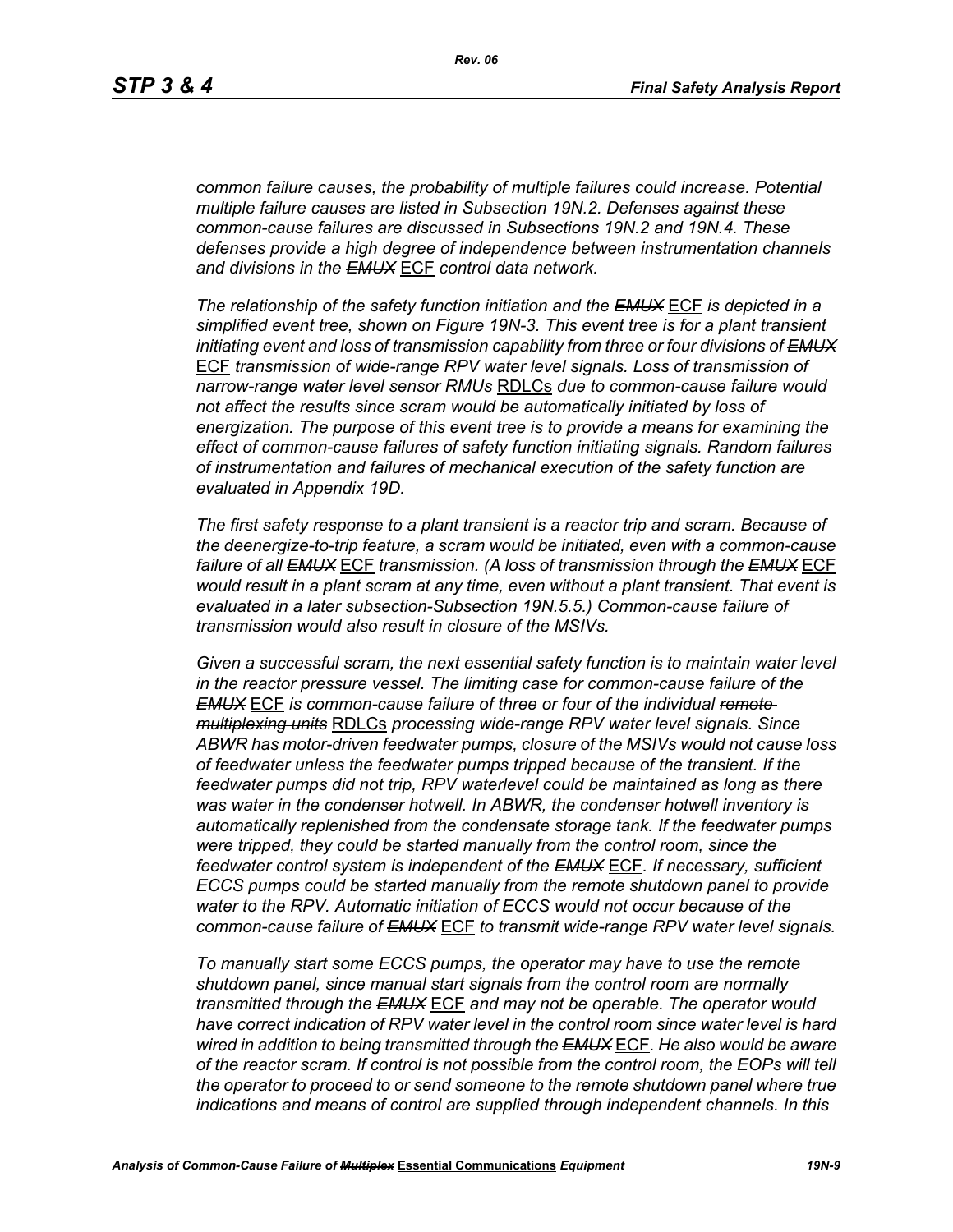*simplified bounding analysis, failure of the operator to manually start ECCS pumps would result in uncovering of the reactor core and eventual core damage.*

*The effect of common-cause EMUX* ECF *failure on CDF is included in the quantification of the event trees in Appendix 19D for transient-initiated and LOCA events. The random unavailability of the RMUs* RDLCs *and TLUs* TLFs *is derived from an expected mean time between failures and a mean time to detect and repair a failure (MTTR). The random unavailability of the ECF is derived from an expected MTBF and an MTTR. The MTBF values are estimated, based on information from the supplier. The MTTR value is based on the use of a self-test feature which detects a failure within*  one minute*, and the existence of spare replacement units on hand at the plant. The self-test feature detects most of the failures. The remaining failures are detected by surveillance testing conducted quarterly.* 

*If there were sufficient experience data for multiple failures of solid-state multiplexing* digital communications *equipment, the experience data would be used directly and there would be no need for use of the beta-factor model. However, there is a dearth of multiple-failure data pertaining to solid-state multiplexer* such *equipment, particularly equipment with a self-test feature. The alternative is to evaluate or estimate the relative susceptibility of the EMUX* ECF *to multi-divisional failures through use of the betafactor.* 

*A recent report by the Electric Power Research Institute (EPRI) (Reference 19N-1) discusses the beta-factor model and lists representative values for beta. The values*  listed generally range from 0.1 down to about 0.01, but there is no value given *specifically for solid-state multiplexing* digital communications *equipment. Considering the defenses in the ABWR design, particularly the self-test feature, a lower value for beta is justified and may even be conservative. The self-test feature of the EMUX* ECF *equipment provides detection of failures* within one minute*, and on-hand spare modules provides restoration of operability within* an average time of 8 hours*. This feature limits the available time for propagation of multiple failures to an average time* interval of approximately 8 *hours, and essentially eliminates several of the more likely causes of multiple failures.* 

*The ABWR PRA indicates that the total core damage frequency for the ABWR design will be very low. The PRA analysis also indicates that potential EMUX* ECF *CCFs during plant transient events are significant contributors to the low total CDF. EMUX* ECF *CCFs appear in many of the top cutsets. An importance analysis indicates that all three EMUX* ECF *CCFs have relatively high "risk achievement worth", i.e., increases in the CCF probabilities would result in significant increases in total CDF. The defenses against EMUX* ECF *CCFs in the plant design (Subsection 19N.4) and the administrative procedures prescribed in Subsection 19N.2 should prevent increases in EMUX* ECF *CCF probabilities above the values used in the PRA analysis. Conservatisms in this part of the PRA tend to somewhat overestimate the importance of EMUX* ECF *CCFs.* 

# **19N.5.2 Loss of Feedwater Event**

STD DEP T1 3.4-1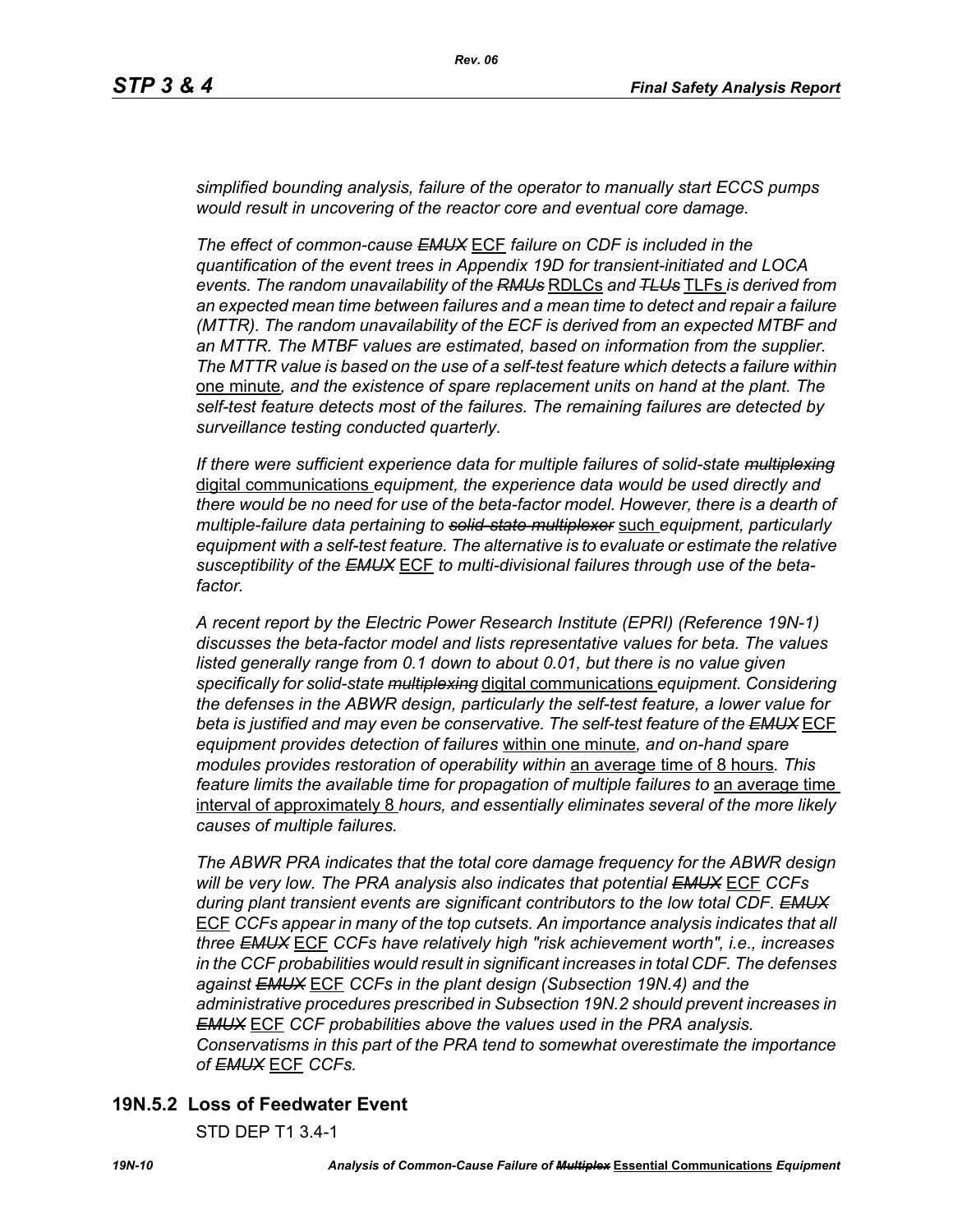The previous analysis considered the effect of loss of transmission capability of the *EMUX* ECF*, that is, an instance where the EMUX* ECF *failed to transmit an energization signal. The reverse failure mode would be failure to lose the energization signal for RPS due to common-cause failure of the narrow-range water level sensor RMUs* DTFs *to properly sense a Level 3 condition. For many plant transients, automatic scram would occur due to increased neutron flux or other direct-input signals to the RPS logic. For purposes of this analysis, an initiating event is used that would require response of the narrow-range RMUs* DTFs *that sense a Level 3 water-level condition. A feedwater pump trip can be used to represent such an event.*

*The probability of common-cause failure in this mode is much lower than for the lossof-transmission mode since most of the identifiable common causes would not cause a failure in this mode. The EMUX* ECF *failure in this mode could result in failures of automatic scram. There is a very high probability that the operator would provide manual scram based on independent indications of the feedwater pump trip. Since the MSIVs would not close, the power conversion system would remain in operation. Based on past operating experience, there is a high probability that the operator would recover feedwater in addition to initiating manual scram. If feedwater were not recovered before low water level (Level 2) was reached, ECCS would be initiated automatically by means of transmission through the wide-range water-level sensor RMUs* RDLCs.

*Initiation of decay heat removal would not be affected by the EMUX* ECF *failure in the deenergize-to-trip mode.*

### **19N.5.3 Loss of Coolant Accidents**

STD DEP T1 3.4-1

*Because of the low frequency of occurrence, LOCA events are very small contributors to ABWR core damage frequency. The probability of a coincidental common-cause EMUX* ECF *failure together with a LOCA is an extremely low probability event. The possibility of a common-cause EMUX* ECF *failure occurring as a result of a LOCA, where the LOCA would provide the common cause, is highly unlikely because of the locations and physical separation of the EMUX* ECF *divisions.* 

### **19N.5.4 Other Initiating Events**

STD DEP T1 3.4-1

#### **19N.5.4.1 Loss of Offsite Power**

STD DEP T1 3.4-1

*Loss of all offsite power would have no direct effect on EMUX* ECF *operability since EMUX* ECF *equipment operates completely on divisional DC power. A loss of offsite power would cause a small increase in the conditional probability of loss of DC power since DC power is supplied by batteries or an AC converter-charger. The probability of loss of DC power is very low as discussed below in Subsection 19N.5.4.2.*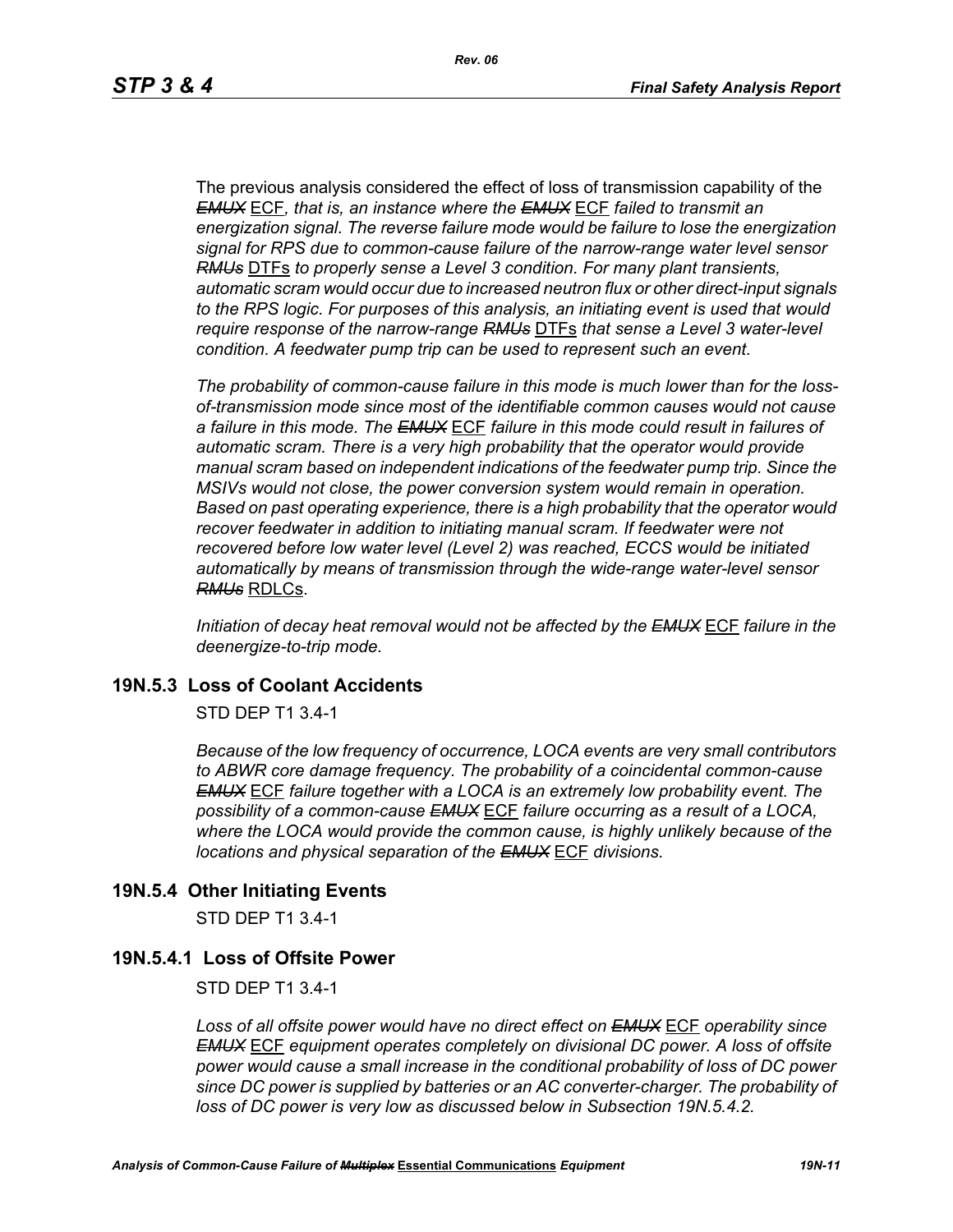# **19N.5.4.2 19N.5.4.2 Loss of DC Power**

STD DEP T1 3.4-1

*Each division of the EMUX* ECF *is powered by a division of DC power. Loss of all divisions of DC power would result in loss of EMUX* ECF *transmission capability. The annual probability of loss of DC power on one essential bus is estimated to be approximately 1.0E-3. The complete loss of DC power to all four divisions of essential power is considered to be essentially zero since the four divisions are independent, loss of DC power on any one division is alarmed, and the station batteries are routinely tested. Very few credible causes of common-cause failure of multiple DC buses have been identified (Reference 19N-1.)*

# **19N.5.4.3 Inadvertent Open Relief Valve7**

STD DEP T1 3.4-1

*An inadvertent open relief valve (IORV) as an initiating event is treated in this analysis as just another plant transient. Although the plant response is somewhat different for an IORV, there is no peculiar impact on EMUX* ECF *operation or response, and common-cause failure of EMUX* ECF *would have the same effect on plant response as it would in any other plant transient event.*

### **19N.5.4.4 Loss of Service Water**

STD DEP T1 3.4-1

Loss of essential service water has been hypothesized and studied as an initiating *event since loss of service water could disable some ECCS equipment. Service water is not used directly by any EMUX* ECF *equipment and is not used for room cooling. The effects of loss of service water on essential safety equipment is evaluated in the system fault trees of Appendix 19D.* 

# **19N.5.4.5 19N.5.4.5 Loss of Instrument Air**

STD DEP T1 3.4-1

*Instrument air is not used by EMUX* ECF *equipment. As with essential service water, loss of instrument air would not affect EMUX* ECF *equipment or this analysis.* 

# **19N.5.5 CCF of** *EMUX* **ECF During Normal Plant Operation**

STD DEP T1 3.4-1

*Results of the above analyses indicate that common-cause failure of EMUX ECF equipment in response to a demand from a plant transient or other off-normal event is a very small contributor to core damage frequency. This subsection examines the effect of a common-cause EMUX ECF failure at a random time during normal plant operation (EMUX ECF failure as an initiating event).*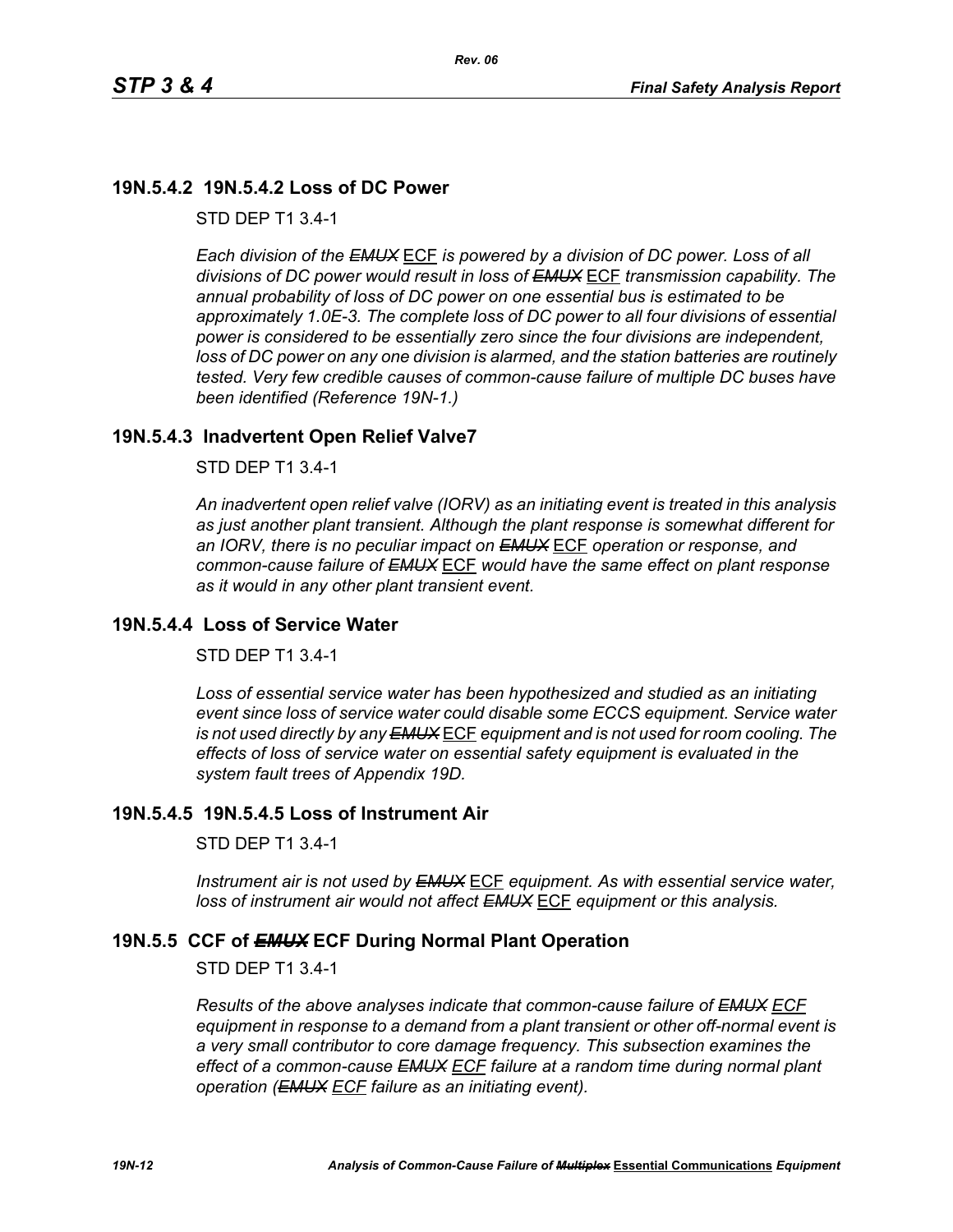*The limiting failure in this case would be common-cause failure of the three or four divisions of remote multiplexing units* RDLCs *transmitting the signals from the narrowrange and wide-range water level sensors. If only the narrow-range transmission channels failed, the plant would scram on loss of energization, and ECCS would be initiated automatically through the wide-range RMUs remote DLCs RDLCs. If only the wide-range water level sensor RMUs* RDLCs *failed, the plant would not scram from that failure alone and there would be no demand on ECCS unless a plant transient occurred. Thus, both wide-range and narrowrange RMUs* RDLCs *must fail in multiple divisions to cause a condition of concern and a potential accident initiator. In that event, the plant would scram and ECCS would not be automatically initiated.* 

*Using the beta-factor method of CCF evaluation, the expected frequency of commoncause failure of all RMUs* RDLCs *in three or four divisions would be equal to the product of the expected frequency of random failure of a single RMU* RDLC *and a beta*factor. In this case, the beta-factor should be lower than for the transient-initiated event *since twice as many RMUs* RDLCs *must fail; however, the assignment of a specific value to beta in this case is extremely uncertain.* 

*Because of the great degree of uncertainty in any quantitative analysis that could be performed at this level, it appears preferable (and sufficient) to make a qualitative judgement. Since two or three EMUX ECF divisions must fail in two distinct modes involving separate equipment, and they must fail in a nearly simultaneous manner, i.e., in a sufficiently short interval to not allow mitigating action to be taken, the expected frequency of occurrence must be extremely low.*

### **19N.6 Discussion of the Effect on Isolation Capability**

STD DEP T1 3.4-1

*Failure of the Leak Detection and Isolation System (LDIS) does not have a direct effect on core damage frequency. The primary purpose of the LDIS function is to isolate the*  reactor and associated primary equipment and certain fission products in the event of *a loss-of-coolant accident. A simplified event tree for a LOCA with common-cause loss of transmission capability of all RMUs* RDLCs *is shown on Figure 19N-4. For this condition, MSIVs and PCV isolation valves would close on loss-of-signal.* 

*The largest expected initiation frequency for a LOCA is for a small LOCA. The conditional probability of common-cause unavailability of RMUs* RDLCs *is extremely small. There is no identifiable mechanism by which the LOCA could increase the probability of common-cause RMU* RDLC *failure.*

*One additional isolation failure event should be considered-the effect of failing to isolate in a severe accident situation with a severely damaged core. In accident sequences resulting in core damage because the operator failed to maintain water inventory to the reactor (given an EMUX ECF CCF), it is possible that he would also fail to close isolation valves.*

#### **19N.7 Summary**

STD DEP T1 3.4-1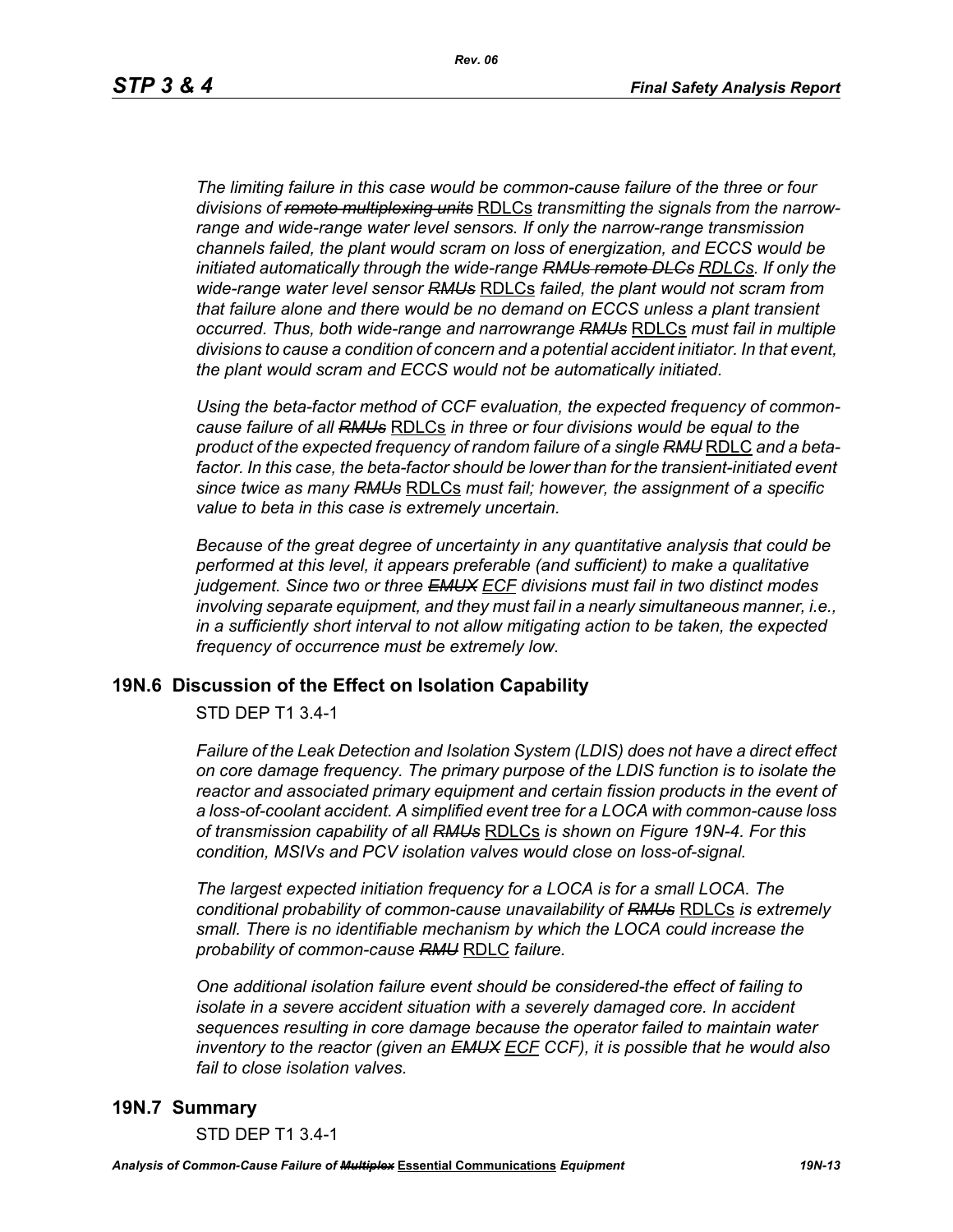*This analysis has focused on the use of common multiplexing* essential communications *equipment in the EMUX ECF. Because it is possible to identify feasible causes of multiple failures, the possibility of common-cause failure of identical multiplexing* ECF *units has been studied. In view of the number and types of defenses built in to the EMUX ECF design, the probability of common-cause failure should be very low. Because of the lack of multiple-failure experience data on equipment of this type, it has been necessary to predict the common-cause failure probability by use of an analytical model. The model used is a simple model-the betafactor model-that hypothesizes that common-cause failure probability is proportional to the random failure probability of a single unit. The proportionality factor is beta. The hypothesis may not be true in all cases, and there is a great deal of uncertainty in assigning a value to beta.* 

*Beta represents the fraction of total failures that would involve multiple identical units. The expected value of beta is dependent on the nature of the possible causes, how and how fast failures would propagate between units, and what defenses exist to the causes. There is no established method for quantifying these factors. In the absence of good and sufficient data, assignment of a value to beta is a matter of judgement. Values that have been used for beta range from 0.1 down to 0.001 and lower. Values of beta between 0.1 and 0.01 are common for mechanical equipment. Values below 0.01 are more common for instrumentation. The value used in the analysis of Appendix 19D may be conservative, considering the defenses in the ABWR EMUX ECF design.* 

*Using a conservative value for EMUX ECF beta, the results of the Appendix 19D analysis show that use of the ABWR ECF shared-sensor configuration results in very little contribution to core damage frequency in response to demands from plant transients or off-normal events. This is because of the high availability on demand of the limiting equipment, the RMU* RDLCs*. The high availability of the RMU* RDLCs *is due to the self-test diagnostic capability and the resulting short mean time to detect and recover from a failure. This same selftest self-diagnostic feature is the best protection against common-cause failures, since multiple failures must all occur within an average time interval of* approximately 8 *4.25 hours. This study tends to confirm the conclusions of the Appendix 19D analysis in regard to the effect on CDF of EMUX ECF CCF in response to transient and LOCA initiated events.*

*Also of potential concern is common-cause failure of EMUX ECF as an initiating event. The EMUX ECF must be available at all times when the plant is operating because of the "failsafe" (deenergize-to-trip) design for scram and MSIV closure. A simultaneous common-causefailure of two EMUX ECF divisions at any time during plant operation would result in a plant trip, even though all plant parameters were normal. In a sense, this is a "false alarm" that results in a scram, which is a potential accident initiating event. If the third and/or fourth division of EMUX ECF equipment also failed simultaneously, there could be a loss of automatic initiation of ECCS.* 

*The expected frequency of occurrence of common-cause EMUX ECF failure during normal operation is a function of the EMUX ECF reliability, including D.C. power reliability. Fast recovery time due to the EMUX ECF self-test diagnostic feature does not help if two divisions fail simultaneously, since a plant trip is immediate. (The self-*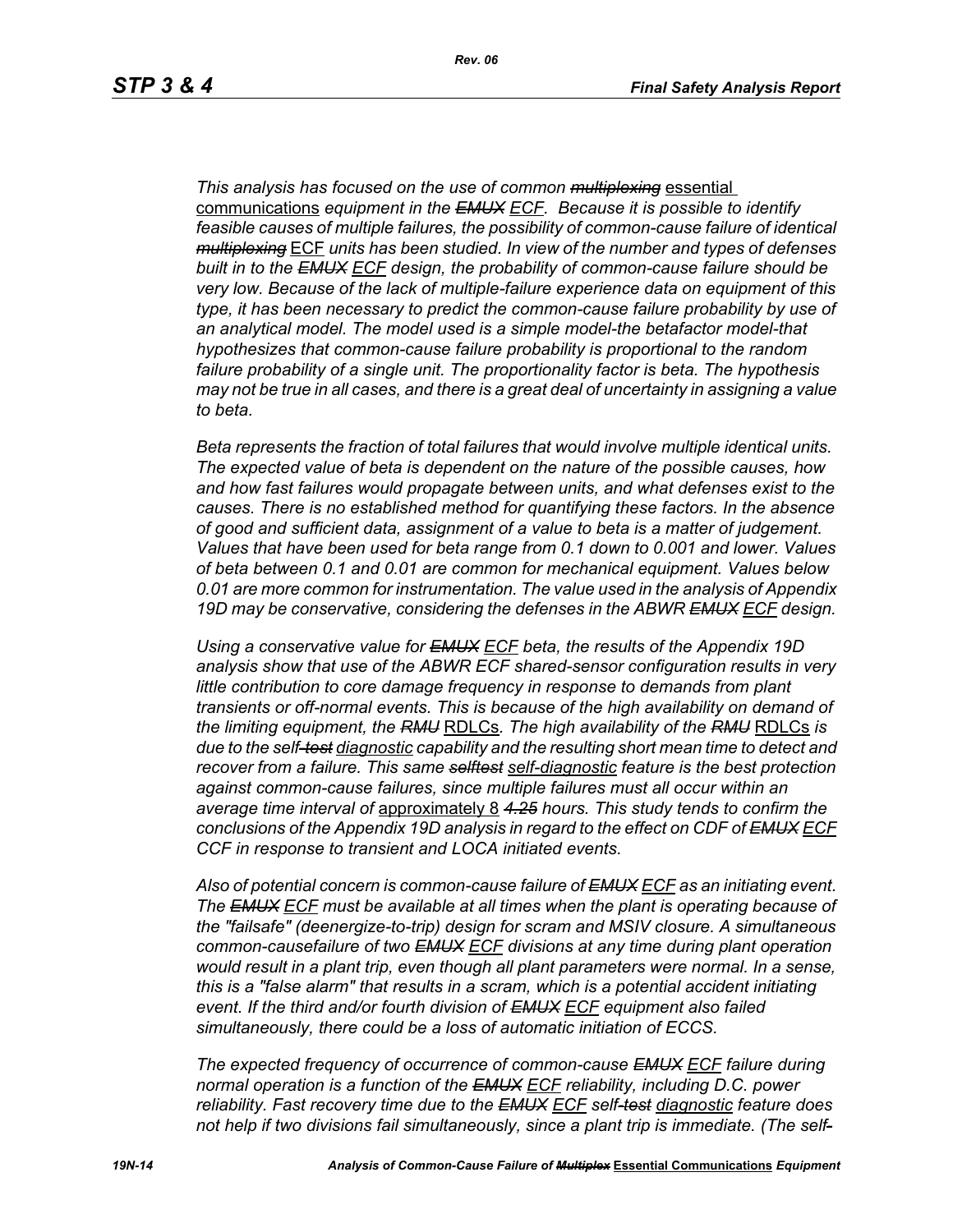*test diagnostic feature is a major defense if the CCFs do not occur simultaneously.) The probability and expected frequency of occurrence of such an event is extremely low. Administrative controls will be imposed to minimize the probability of progressive common-cause failures. With the present design, the frequency of occurrence can be further reduced only by increasing the reliability of the remote multiplexing unit* RDLC*.*

*One type of administrative action that will effectively eliminate several common causes*  including software faults is establishment of required action to be taken in the event of *functional failure of a single EMUX ECF channel during plant operation. The action to be taken in the event of functional failure of an EMUX* an ECF *channel during plant operation is to re-establish operability and determine the cause of the failure as soon as possible. During the period of repair/replacement and diagnosis, the remaining channels are monitored closely. In the event of a second channel failing before the first channel is restored, the safest available action is immediately taken as prescribed by technical specifications and/or emergency operating procedures.* 

*The sensitivity of core damage frequency to EMUX ECF MTBF and beta can be seen from the event tree of Figure 19N-3. The RMU* RDLC *CCF probability or frequency is a direct function of both of these reliability elements. In turn, the core damage frequency is directly proportional to the RMU* RDLC *CCF probability and the initiating event frequency. If the RMU* RDLC *MTBF was twice as high, the core damage frequency would be reduced by half. In like manner, uncertainty in the initiating frequency propagates directly into uncertainty in CDF.*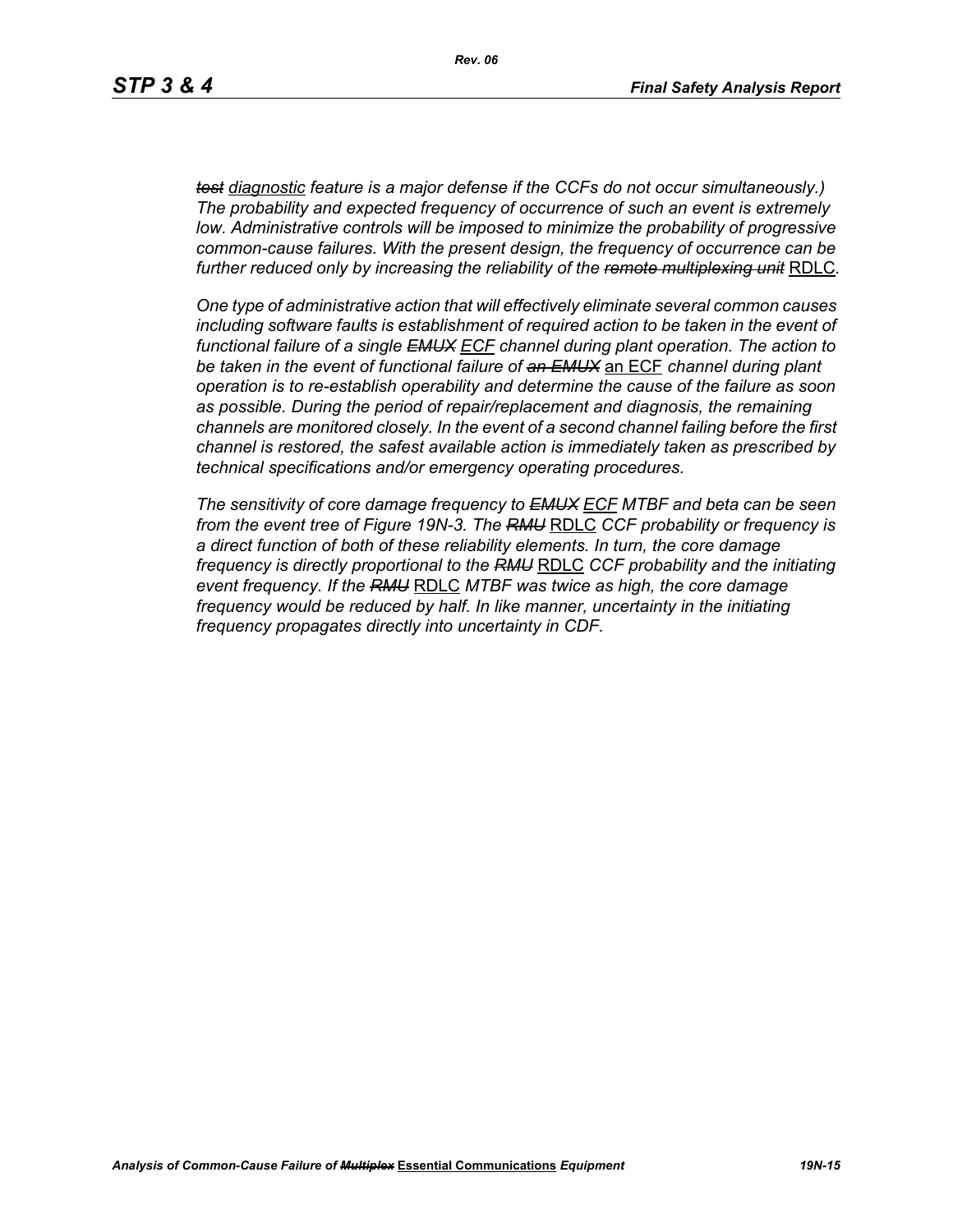### **Figure 19N-3 Event Tree for Analysis of Common-Cause Failure of** *EMUX***ECF**

STD DEP T1 3.4-1

There is no logic change to this Event Tree. The changes are limited to nomenclature as listed below:

- *EMUX* ECF *TRANSMISSION*
- *CCF of EMUX* ECF \*
- *\* COMMON-CAUSE FAILURE OF REMOTE MULTIPLEXING UNITS ESSENTIAL MULTIPLEXING SYSTEM,* ESSENTIAL COMMUNICATIONS FUNCTION*, OR TRIP LOGIC UNITS* (ECF, RDLC, DTF, DLC performing SLF, TLF)